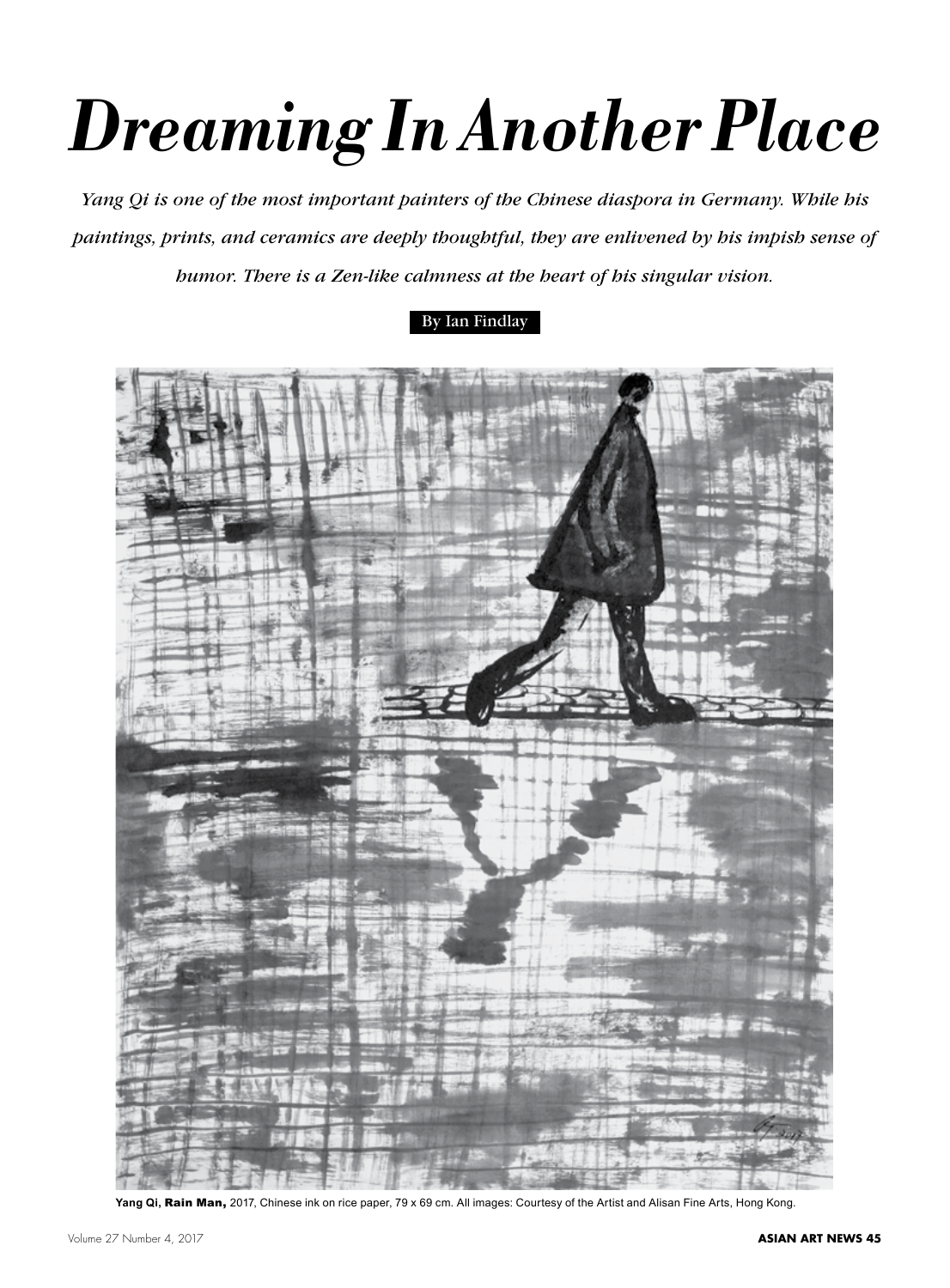To travel through<br>
the art of<br>
the German-<br>
Chinese painter<br>
Yang Qi is to discover a world in which joy the art of the German-Chinese painter Yang Qi is to disand melancholy, darkness and light, oppression and freedom are not in conflict with each other but are improbable partners in the liberation of humanity's secret soul. Yang Qi has known his fair share of conflicts and restrictive environments but the experiences of these have shaped him and his art in surprising ways.

"In the 1990s, I had a dark period. But I didn't think it was negative because the darkness to me was, on the one hand, absurd, and, on the

other hand, funny and quite free. I was swimming in the darkness and no one could see me, so I could do everything as I liked and I could see clearly."1

With such clarity Yang Qi makes art that, regardless of the *ism* or *ist* one uses to interpret it, seeks a human essence, a balance of forces that speaks to his Zen-like philosophy. These challenges, since Yang Qi's earliest days in Germany as an immigrant art student, have inspired him to embrace the strange but welcoming world in which acceptance and success were not givens.

His struggles have been chan-



Yang Qi, Silk Road, 2014, acrylic on canvas, 100 x 120 cm.

neled into a singular artistic vision, one that, as has been noted by a number of observers of his *oeuvre*, embraces his Chinese cultural past with his concept of "Zen with German Expression" that speaks to a broad social and cultural base. A variety of his works in different media and styles speak to this base in a number of ways, not the least of which is social, cultural, and individual identity. As Professor Beate Reinfenscheid has written, in Yang's search for the new he "… realized that Chinese ink painting, which, even in historical works, always explored the maximum abstraction from

nature. It is because traditional ink painting provides the potential for abstraction, that it contains the potential of continuously being contemporary and of allowing further development while simultaneously preserving the innermost values of painting."2

Such things underpin much of the work in *Yang Qi: A Profound Life*, his first exhibition in Hong Kong. The paintings, works-on-paper, drawings, and ceramics here address wide-ranging subjects and themes, including surrealism and abstract figuration, landscapes and portraits, eroticism and social alienation, politics and

identity, as well as a pleasing narrative vein of realism and humor, all of which have combined to make him one of the most important contemporary German artists, the road to which has been subjected to a number of detours.

Born in Wuhu, Anhui province in 1952, Yang Qi, like countless others of his generation in the Cultural Revolution (1966–1976), was 'sent down' to the countryside. He worked in a brickyard in a commune between 1968 and 1978. Of this time, he notes that the people in the commune were very kind. After life in the commune, he studied art at Anhui



**Yang Qi,** The Door and the Man I, 2006, wax and acrylic on canvas, 50 x 50 cm. **Yang Qi,** The Door and the Man II, 2006, wax and acrylic on canvas, 50

x 50 cm.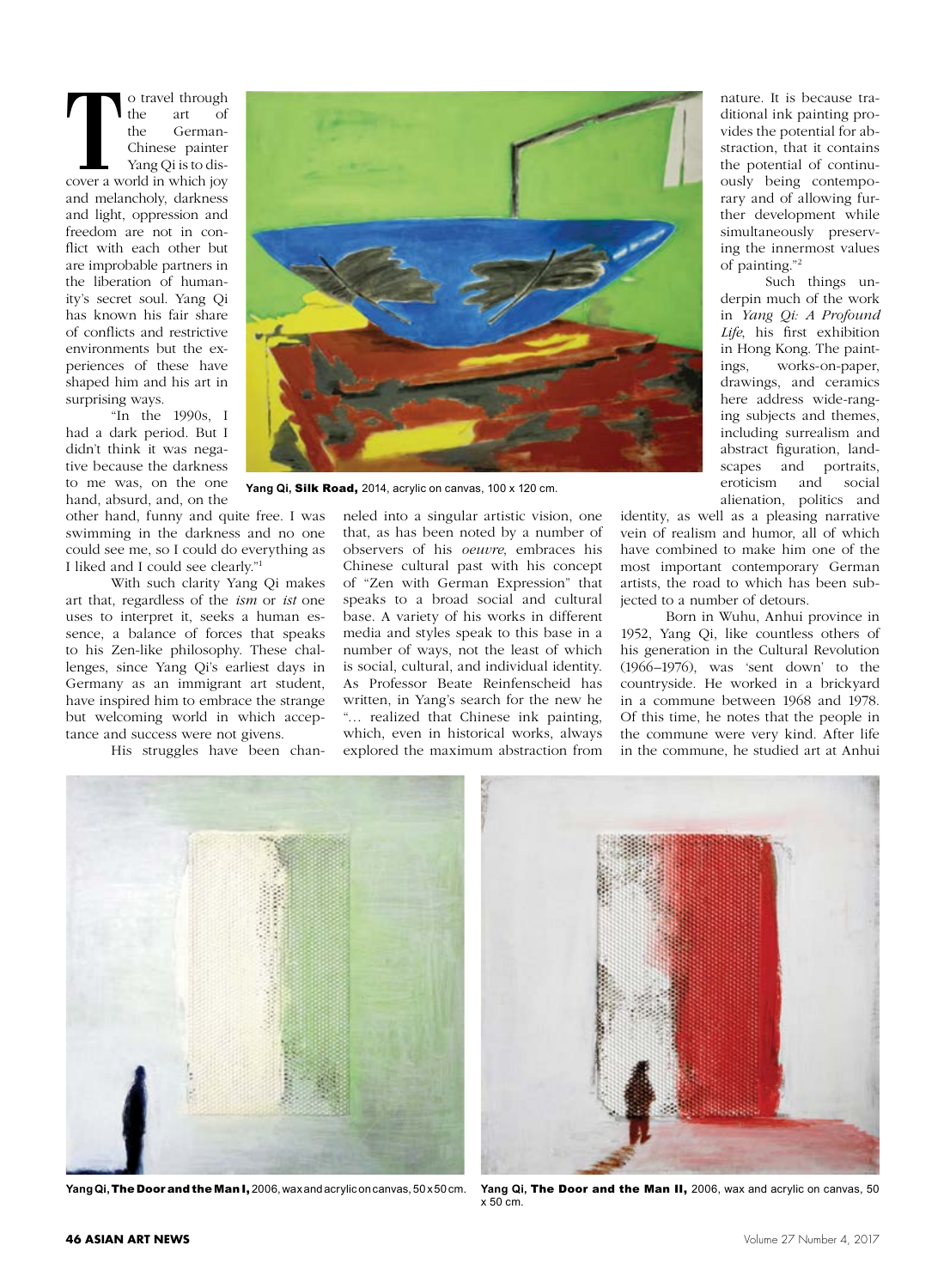

Yang Qi, The Romantic Way, 2017, Chinese ink and mineral color on rice paper, 79 x 68.5 cm.



**Yang Qi,** The Young Man and His Shadow, 2017, Chinese ink and mineral color on rice paper, 79 x 68.5 cm.

National Normal University in Wuhu between 1978 and 1982, after which he was a lecturer in art in Shanghai University until 1987 when he left for Germany and Berlin's University of the Arts.

**Looking back on this time, without rancor, Yang Qi says: "After the countryside I rediscovered freedom, the individual, and silence. I found my voice in Shanghai and then in Berlin and Heidelberg, where** rancor, Yang Qi says: "After the countryside I rediscovered freedom, the individual, and silence. I found my voice in Shanghai I studied for my Ph.D. In Shanghai I was frustrated by routine. I wanted to travel,

to find a new life for my art. I thought of the United States but I was uncertain what I would do there. Then I got a scholarship from West Germany, where I lived as a free painter. Germany was a challenge but I found the situation funny because people liked my work. I was surprised because I wasn't trying to do anything special. I was told then that what I was doing was like 'Art Informel.' Each place was a step in gaining my new voice."

Early emotional turmoil took a long time to percolate through his mind before emerging creatively in his free

adult self. *The Door and The Man I* and *II*  (2006), he says, comes from this period. When I looked at these two lovely, small, square wax-and-acrylic works—one green and white; one red and white; an anonymous solitary abstract figure within each piece, both of which have the background that reminds me of the hexagonal cells of a honeycomb—I was struck by how sad and alienated each scene is.

At the same time, there is stillness at the heart of these works that captures an incongruous sense of the solitariness of human character and its social uncer-



Yang Qi, A Painter, 2017, Chinese ink on rice paper, 62 x 49 cm.



Yang Qi. Mrs. Sisi. 2017. Chinese ink on rice paper, 62 x 49 cm.



**Yang Qi,**John, 2017, Chinese ink on rice paper, 62 x 49 cm.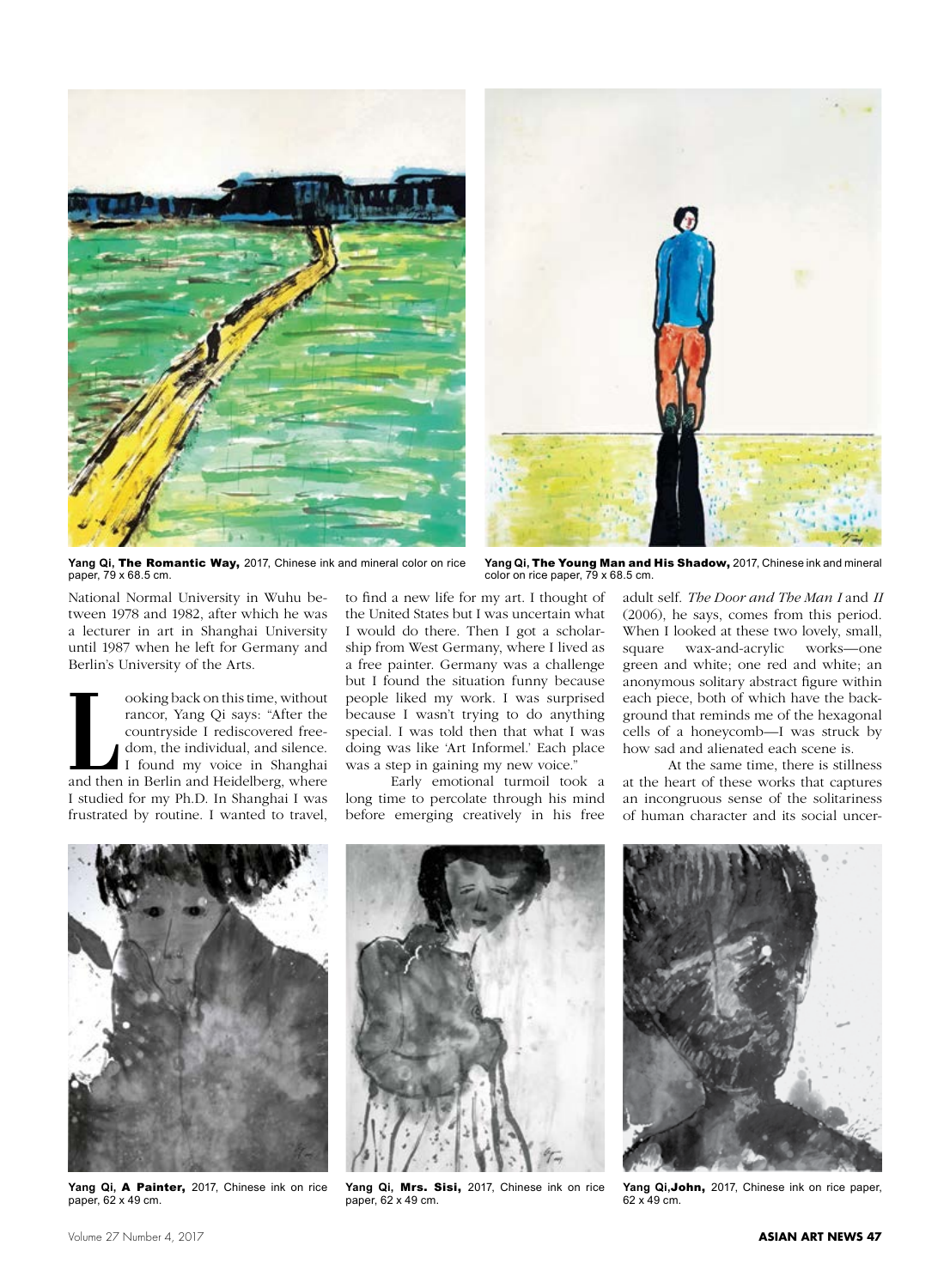tainty that makes one warm to them. For Yang Qi, the dichotomy of sadness and warmth is part of the pleasure of the paintings. "I like melancholy because it is important for me and my sense of emotion," says Yang Qi. "I like the sentimental. Melancholy and the sentimental are beyond reality. These are fundamental feeling for artists."

This sense of melancholy is especially strong in his Chinese-ink-on-rice paper or board works such as *Rain Man* (2017), *A Painter* (2017), *John* (2017), *Mrs. Sisi* (2017), and *Looking for Myself* (2016). The feelings are reinforced by Yang Qi's beautiful application of Chinese ink wash to the bodies, moving from thin to dense and a line that lends each figure an individual character. One sees this powerfully in the solitary, abstracted, umbrella-less man striding in the street in *Rain Man*, a work that recalls Henri Cartier-Bresson's (1908–2004) street photography. *Rain Man* is a timeless image of humanity alone; the rain exacerbates human loneliness. "I don't like umbrellas.



Yang Qi, Great Attention, 2012, Chinese ink and mineral color on rice paper, 360 x 144 cm.

I like the feeling of the rain touching me," says Yang Qi. "In this moment it is our essential emotion. It is a direct contact with nature." The figures of *A Painter* and *Looking for Myself* both suggest the angst of Edvard Munch (1863–1944), while *John* reminds me of intense figurative art by Frank Auerbach (b.1931), and *Mrs Sisi* speaks to the deeply personal portraits by Egon Schiele (1890–1918). Without Yang Qi's control of his Chinese ink the character of individual pieces would be much weaker.

**Y** ang Qi deals with the world at large in an utterly human way by quietly embracing the individual at their most vulnerable. This is at the core of his portraits and a work such as *The Romantic* large in an utterly human way by quietly embracing the individual at their most vulnerable. This is at the core of his por-*Way* (2017) in which a dark solitary figure is halfway across a yellow road or causeway heading toward foreboding cityscape; the lonely, pencil-thin figure in *The Young Man and His Shadow* (2017) whose shadow seems to be holding him up within his minimalist background, for without his shadow he would fall down, disintegrate, and be swallowed by the dark, cold earth, and *Challenge* (2017), where a tiny man seems to be attacking a gigantic figure whose green-trousered legs and red shoes are all that is visible.

*The Young Man and His Shadow* and *The Romantic Way* suggest sad, banal scenes from plays by authors such as Samuel Beckett (1906–1989) and Eugène Ionesco (1908–1994) whose bleak worlds had a unique urgency running through them. *Challenge* reminds one of the 'giant' Gulliver in the land of the Lilliputians in *Gulliver's Travels* by Jonathan Swift (1667–1745). There is a rough humor here yet there is also something sinister behind both images, which I suggest derives from Yang Qi's memories of the oppressiveness of the Cultural Revolution.

Through such images one gets a sense of Yang Qi's quest for identity and survival, essential elements in his narrative. The question of identity runs deep in his *oeuv*re. His 2016 small series of idiosyncratic Chinese ink works, and others of the same time, are informed by the inherent abstraction of calligraphy. The blended cultures in these works suggest that the search for identity is a painful one, yet it is also something to toy with. As Yang Qi says: "Sometimes I play out my identity in my work and I try to translate it into my paintings and drawings, as in the small works *Looking for Myself* (2016) and *Thinking* (2016) where the figure—my thoughts—appears to be escaping from the back of the figure's head."

Many artists feel art-making is

about remaking the world, a place in which they are the major protagonists in different guises through which they will reveal all the world's secrets. The dream consumes them and destroys their talents. Yang Qi does not possess such an ego as his voyage is one of self-discovery, one of spiritual revelation and release. "I discover myself when I work," he says. "We discover ourselves continually. And we discover our own internal world."

To emphasize this Yang Qi points to his 2006 solo show *In Between All Painting.* "The works were a discovery about something new in ourselves, not through the rational but rather the irrational. The rational for me is writing something down. I am not doing this in painting. I am free to let go and there is not the control that I have in writing."

Yang Qi can let go easily enough and with an impish sense of humor that makes one smile with warm pleasure of humanity's need for love and the erotic: this enlivens his narrative. He beckons us into his erotic world, which has a Zen-



Yang Qi, Love in the Park, 2013, Chinese ink and mineral color on rice paper, 360 x 144 cm.